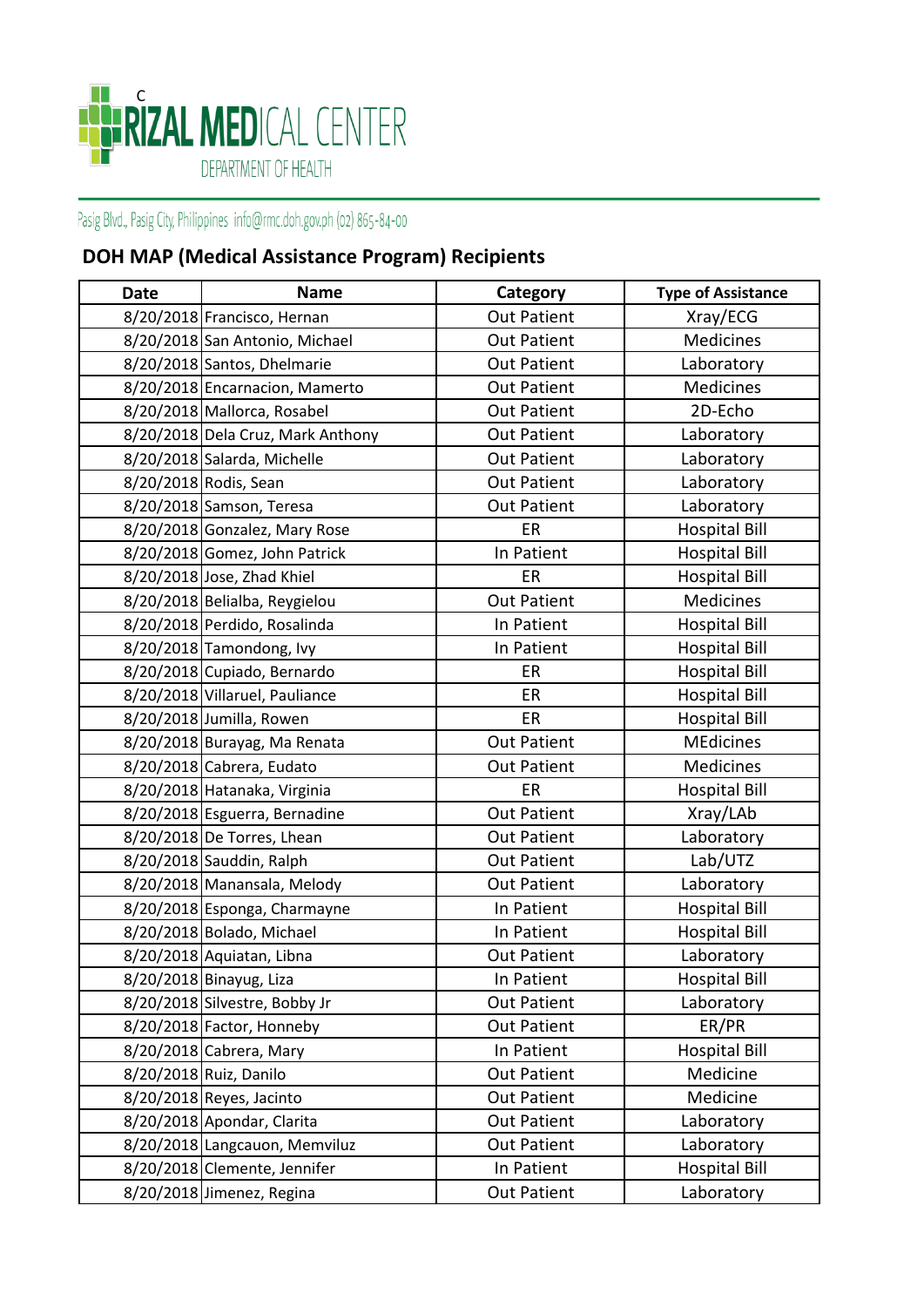|                      | 8/20/2018 Casas, Divine            | <b>Out Patient</b> | Medicine             |
|----------------------|------------------------------------|--------------------|----------------------|
|                      | 8/20/2018 Buenaventura, Lino       | <b>Out Patient</b> | Medicine             |
|                      | 8/20/2018 Baluca, Lino             | <b>Out Patient</b> | P.Therapy            |
|                      | 8/20/2018 Quinao, Normie           | In Patient         | <b>Hospital Bill</b> |
|                      | 8/20/2018 Dayrit, Manny            | ER                 | <b>Hospital Bill</b> |
|                      | 8/20/2018 Cagaanan, Madgalena      | ER                 | <b>Hospital Bill</b> |
|                      | 8/20/2018 Sanchez, Roberto         | ER                 | <b>Hospital Bill</b> |
| 8/20/2018 Tan, Jezer |                                    | In Patient         | <b>Hospital Bill</b> |
|                      | 8/20/2018 Navarro, Nicol           | ER                 | <b>Hospital Bill</b> |
|                      | 8/20/2018 Evangelista, Simplicio   | In Patient         | <b>Hospital Bill</b> |
|                      | 8/20/2018 Yam, Lorena              | <b>Out Patient</b> | Lab/Xray             |
|                      | 8/20/2018 Cañedo, Hazel            | In Patient         | <b>Hospital Bill</b> |
|                      | 8/20/2018 Labadan, Jaime           | In Patient         | <b>Hospital Bill</b> |
|                      | 8/20/2018 Dulo, Delia              | In Patient         | <b>Hospital Bill</b> |
|                      | 8/20/2018 Ranolio, Nishida         | ER                 | <b>Hospital Bill</b> |
|                      | 8/20/2018 Adre, Ruby               | ER                 | <b>Hospital Bill</b> |
|                      | 8/20/2018 Sapilan, John Raphael    | ER                 | <b>Hospital Bill</b> |
|                      | 8/20/2018 Gallano, Ann Marie       | In Patient         | <b>Hospital Bill</b> |
|                      | 8/20/2018 Cardenas, Pedro          | <b>Out Patient</b> | Laboratory           |
|                      | 8/20/2018 Cardenas, Pol            | <b>Out Patient</b> | Laboratory           |
|                      | 8/20/2018 Fumar, Rodolfo           | In Patient         | <b>Hospital Bill</b> |
|                      | 8/20/2018 Castañares, Renalain     | ER                 | <b>Hospital Bill</b> |
|                      | 8/20/2018 Pateña, Mauro            | ER                 | <b>Hospital Bill</b> |
|                      | 8/20/2018 Tuazon, Felicisimo JR    | ER                 | <b>Hospital Bill</b> |
|                      | 8/20/2018 Estacio, Florante        | ER                 | <b>Hospital Bill</b> |
|                      | 8/20/2018 Yugo, Arcenia            | ER                 | <b>Hospital Bill</b> |
|                      | 8/20/2018 Gloria, Rhodora          | ER                 | <b>Hospital Bill</b> |
|                      | 8/20/2018 Evangelista, christopher | ER                 | <b>Hospital Bill</b> |
|                      | 8/20/2018 Daquioag, Teresita       | <b>Out Patient</b> | CT Scan              |
|                      | 8/20/2018 Macaya, Lourdes          | <b>Out Patient</b> | Laboratory           |
|                      | 8/20/2018 Colipano, Crestito       | <b>Out Patient</b> | Lab/Xray             |
|                      | 8/20/2018 Carreon, Analyn          | In Patient         | <b>Hospital Bill</b> |
|                      | 8/20/2018 Carawana, Mary Ann       | In Patient         | <b>Hospital Bill</b> |
|                      | 8/20/2018 Kadtog, Nada             | In Patient         | <b>Hospital Bill</b> |
|                      | 8/20/2018 Dapatnapo, Apolonio      | In Patient         | <b>Hospital Bill</b> |
|                      | 8/22/2018 Acorda, Maria Visitacion | <b>Out Patient</b> | ECG/Lab              |
|                      | 8/22/2018 Ricopuerto, Rachelle     | Er                 | <b>Hospital Bill</b> |
|                      | 8/22/2018 Fabula, Amelita          | ER                 | <b>Hospital Bill</b> |
|                      | 8/22/2018 Sta Ana. Felia           | <b>Out Patient</b> | Laboratory           |
|                      | 8/22/2018 Magat, Martha            | <b>Out Patient</b> | Laboratory           |
|                      | 8/22/2018 San Gabriel, Evangeline  | <b>Out Patient</b> | Meds/chemo           |
|                      | 8/22/2018 Jordan, Edwina           | <b>Out Patient</b> | Medicines            |
|                      | 8/22/2018 Atanacio, Julie Ann      | In Patient         | <b>Hospital Bill</b> |
|                      | 8/22/2018 Garcia, Cristy           | <b>Out Patient</b> | Laboratory           |
|                      | 8/22/2018 Cruz, Elvira             | <b>Out Patient</b> | Medicines            |
|                      | 8/22/2018 Yabut, Leny              | <b>Out Patient</b> | P.Therapy            |
|                      | 8/22/2018 Dela Cruz, Jake          | <b>Out Patient</b> | <b>Medicines</b>     |
|                      | 8/22/2018 Gutierrez, Fermin        | ER                 | <b>Hospital Bill</b> |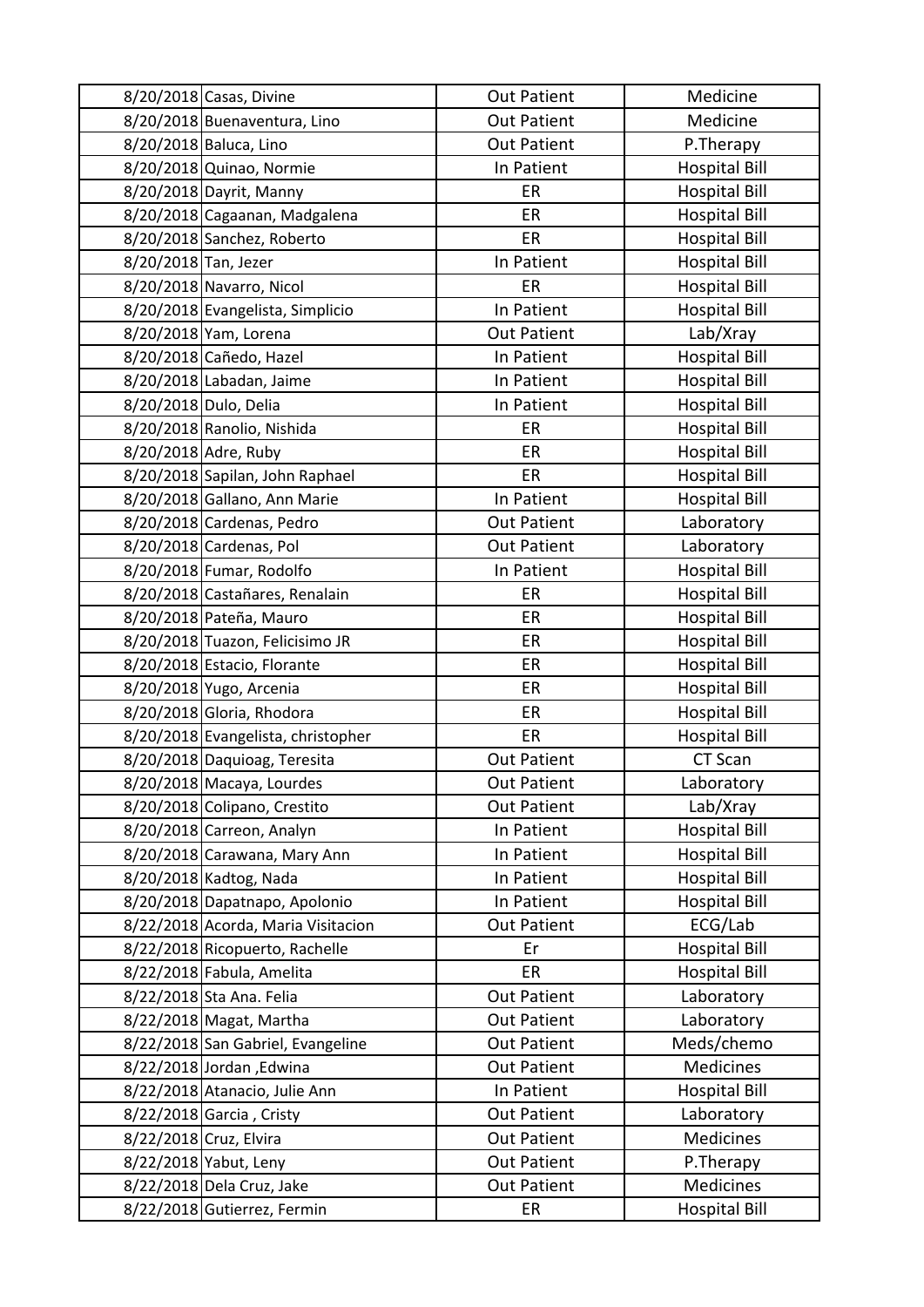| 8/22/2018 Arevalo, Noelito         | <b>Out Patient</b> | Medicines            |
|------------------------------------|--------------------|----------------------|
| 8/22/2018 Banocia, Luningning      | <b>Out Patient</b> | <b>Medicines</b>     |
| 8/22/2018 Almodovar, Eddy          | <b>Out Patient</b> | Laboratory           |
| 8/22/2018 Nazareno, Jaide          | <b>Out Patient</b> | 2D Echo              |
| 8/22/2018 Abanes, Leny             | <b>Out Patient</b> | Laboratory           |
| 8/22/2018 Menor, Oding             | In Patient         | <b>Hospital Bill</b> |
| 8/22/2018 Antolin, Josefina        | <b>Out Patient</b> | <b>UTZ</b>           |
| 8/22/2018 Dizon, Rjay              | In Patient         | <b>Hospital Bill</b> |
| 8/22/2018 Sta Ana, Asela           | <b>Out Patient</b> | Medicines            |
| 8/22/2018 De Leon, Eliseo          | <b>Out Patient</b> | <b>Medicines</b>     |
| 8/22/2018 Samorin, William         | <b>Out Patient</b> | KUB/Lab              |
| 8/22/2018 Castillano, Maria        | <b>Out Patient</b> | Laboratory           |
| 8/22/2018 Mijos, Jeremy            | ER                 | <b>Hospital Bill</b> |
| 8/22/2018 Sediego, Leonila         | ER                 | <b>Hospital Bill</b> |
| 8/22/2018 Ubaldo, Remeler          | <b>Out Patient</b> | Medicines            |
| 8/22/2018 Perez, Joseph            | <b>Out Patient</b> | <b>MEdicines</b>     |
| 8/22/2018 Cocamao, Anthony         | <b>Out Patient</b> | <b>MEdicines</b>     |
| 8/22/2018 Valdez, Abisha Kate      | In Patient         | <b>Hospital Bill</b> |
| 8/22/2018 Garcia, Cristy           | <b>Out Patient</b> | Medicines            |
| 8/22/2018 Toledada, Jacqueline     | <b>Out Patient</b> | P.Therapy            |
| 8/22/2018 Blando, Jerome           | <b>Out Patient</b> | <b>Medicines</b>     |
| 8/22/2018 Fajardo, Julie           | <b>Out Patient</b> | Laboratory           |
| 8/22/2018 Feria, Ferdinand         | <b>Out Patient</b> | Laboratory           |
| 8/22/2018 Disimban, Jomar          | In Patient         | <b>Hospital Bill</b> |
| 8/22/2018 Orgino, Jose             | <b>Out Patient</b> | Medicines            |
| 8/22/2018 Simo, Antonio            | <b>Out Patient</b> | Medicines            |
| 8/22/2018 Arada, Ashley            | In Patient         | <b>Hospital Bill</b> |
| 8/22/2018 Frudente, Teofilo        | <b>Out Patient</b> | Medicines            |
| 8/22/2018 Impuesto, Joel           | In Patient         | <b>Hospital Bill</b> |
| 8/22/2018 Rusaban, Analiza         | <b>Out Patient</b> | Laboratory           |
| 8/22/2018 Cervantes, Susana        | In Patient         | <b>Hospital Bill</b> |
| 8/22/2018 Gonje, Mario             | ER                 | <b>Hospital Bill</b> |
| 8/22/2018 Torrecampo, Nilda        | <b>Out Patient</b> | Laboratory           |
| 8/22/2018 Marquez, Jayson          | <b>Out Patient</b> | CT Scan              |
| 8/22/2018 Rances, Arsenio          | <b>Out Patient</b> | UTZ/Lab              |
| 8/22/2018 Santos, Raymundo         | <b>Out Patient</b> | Lab/ECG/CTScan       |
| 8/22/2018 Gipa, John Homer         | <b>Out Patient</b> | Laboratory           |
| 8/22/2018 Villa, Benedicto         | In Patient         | <b>Hospital Bill</b> |
| 8/22/2018 Gregorio, Elizabeth      | <b>Out Patient</b> | Lab/Xray/ECG         |
| 8/22/2018 Frialde, Marisol         | <b>Out Patient</b> | lab/Mammo/Ecg        |
| 8/22/2018 Cabangal, Rogielyn Marie | <b>Out Patient</b> | Laboratory           |
| 8/22/2018 Minlay, Virgilio         | <b>Out Patient</b> | <b>Medicines</b>     |
| 8/22/2018 Dela Cruz, Rodolfo       | <b>Out Patient</b> | Lab/ECG/Xray         |
| 8/22/2018 Sarmiento, Lara          | In Patient         | <b>Hospital Bill</b> |
| 8/23/2018 Dela Paz, Rolando        |                    |                      |
| 8/23/2018 Duhaylungsod, Eddie      | <b>Out Patient</b> | Lab/Ultrasound       |
| 8/23/2018 Asilo, Eduardo           | <b>Out Patient</b> | Laboratory           |
| 8/23/2018 Nino, Perlyn             | <b>Out Patient</b> | Laboratory           |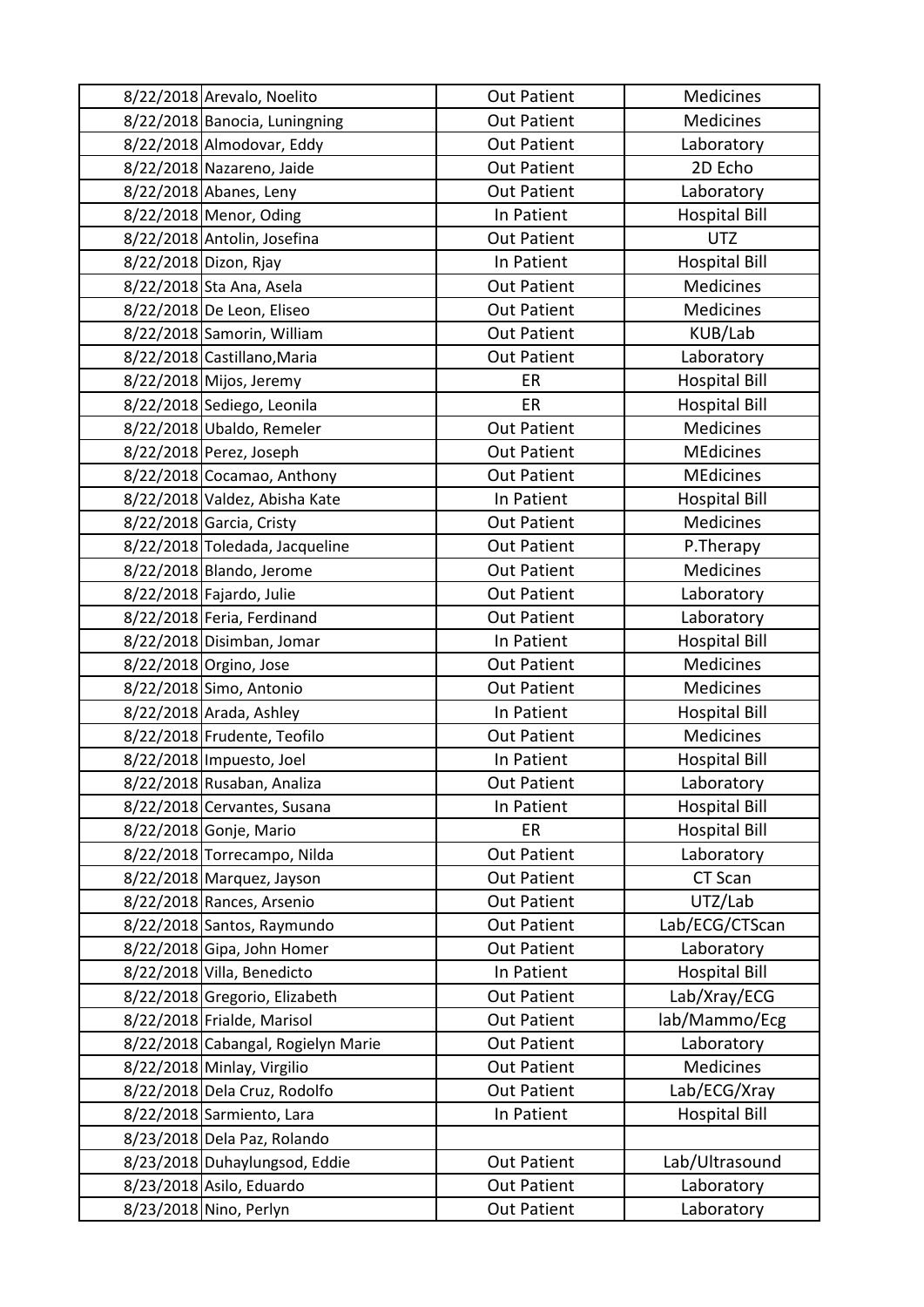| 8/23/2018 Cuevillas, Adelia     | <b>Out Patient</b> | Laboratory           |
|---------------------------------|--------------------|----------------------|
| 8/23/2018 Estero, Maricel       | In Patient         | <b>Hospital Bill</b> |
| 8/23/2018 Barit, Cianne         | In Patient         | <b>Hospital Bill</b> |
| 8/23/2018 Vargas, Rolando       | ER                 | <b>Hospital Bill</b> |
| 8/23/2018 Alarcon, Jerome       | ER                 | <b>Hospital Bill</b> |
| 8/23/2018 Duyao, Jovelyn        | In Patient         | <b>Hospital Bill</b> |
| 8/23/2018 Oliva, Rufino         | ER                 | <b>Hospital Bill</b> |
| 8/23/2018 Salazar, Catalina     | ER                 | <b>Hospital Bill</b> |
| 8/23/2018 Altajara, Judy        | In Patient         | <b>Hospital Bill</b> |
| 8/23/2018 Naron, Salvador       | ER                 | <b>Hospital Bill</b> |
| 8/23/2018 Espinoso, Edgar       | ER                 | <b>Hospital Bill</b> |
| 8/23/2018 Pardillo, Sargenia    | ER                 | <b>Hospital Bill</b> |
| 8/23/2018 Panlilio, Loreto      | ER                 | <b>Hospital Bill</b> |
| 8/23/2018 Cuares, Nenita        | ER                 | <b>Hospital Bill</b> |
| 8/23/2018 Dela Cruz, julia      | ER                 | <b>Hospital Bill</b> |
| 8/23/2018 Angking, Elisse Arra  | In Patient         | <b>Hospital Bill</b> |
| 8/23/2018 Cardinio, James       | In Patient         | <b>Hospital Bill</b> |
| 8/23/2018 Pitas, Helen          | <b>Out Patient</b> | CT Scan              |
| 8/23/2018 Tapit, Conjurie       | ER                 | <b>Hospital Bill</b> |
| 8/23/2018 Data, Edwin           | ER                 | <b>Hospital Bill</b> |
| 8/23/2018 Ceneta, Jayhanchael   | ER                 | <b>Hospital Bill</b> |
| 8/23/2018 Grandia, Conrado      | ER                 | <b>Hospital Bill</b> |
| 8/23/2018 Salgado, Rexon        | ER                 | <b>Hospital Bill</b> |
| 8/23/2018 Lucas, Dannes         | ER                 | <b>Hospital Bill</b> |
| 8/23/2018 Ceniza, James         | ER                 | <b>Hospital Bill</b> |
| 8/23/2018 Flores, Merced        | ER                 | <b>Hospital Bill</b> |
| 8/23/2018 Villeza, Dionito      | ER                 | <b>Hospital Bill</b> |
| 8/23/2018 Gad, Nestor           | ER                 | <b>Hospital Bill</b> |
| 8/23/2018 Bermas, Ma Theresa    | <b>Out Patient</b> | Laboratory           |
| 8/23/2018 Fabros, Remedios      | ER                 | <b>Hospital Bill</b> |
| 8/23/2018 Panes, Manuel         | ER                 | <b>Hospital Bill</b> |
| 8/23/2018 Labiaga, Luisito      | ER                 | <b>Hospital Bill</b> |
| 8/23/2018 Cruz, Kurt Ruzzel     | ER                 | <b>Hospital Bill</b> |
| 8/23/2018 Dayata, Sixto         | ER                 | <b>Hospital Bill</b> |
| 8/23/2018 Enriquez, Shiela      | ER                 | <b>Hospital Bill</b> |
| 8/23/2018 Cancamo, Mialou       | ER                 | <b>Hospital Bill</b> |
| 8/23/2018 Balogbog, Ismael      | <b>Out Patient</b> | <b>Medicines</b>     |
| 8/23/2018 Estrada, Ma Florencia | ER                 | <b>Hospital Bill</b> |
| 8/23/2018 Barrion, Ma Emily     | In Patient         | <b>Hospital Bill</b> |
| 8/23/2018 Espiritu, Virginia    | ER                 | <b>Hospital Bill</b> |
| 8/23/2018 Bugaring, Jose Bravo  | In Patient         | <b>Hospital Bill</b> |
| 8/23/2018 Cion, Annaliza        | In Patient         | <b>Hospital Bill</b> |
| 8/23/2018 Galang, Agnes         | <b>Out Patient</b> | <b>Medicines</b>     |
| 8/23/2018 Galoso, Alexander     | In Patient         | <b>Hospital Bill</b> |
| 8/23/2018 Sabangan, Armida      | In Patient         | <b>Hospital Bill</b> |
| 8/23/2018 Aller, Abondio        | <b>Out Patient</b> | Laboratory           |
| 8/23/2018 Tibay, Guillerma      | <b>Out Patient</b> | Laboratory           |
| 8/23/2018 Daan, Mark Justin     | <b>Out Patient</b> | Medicines            |